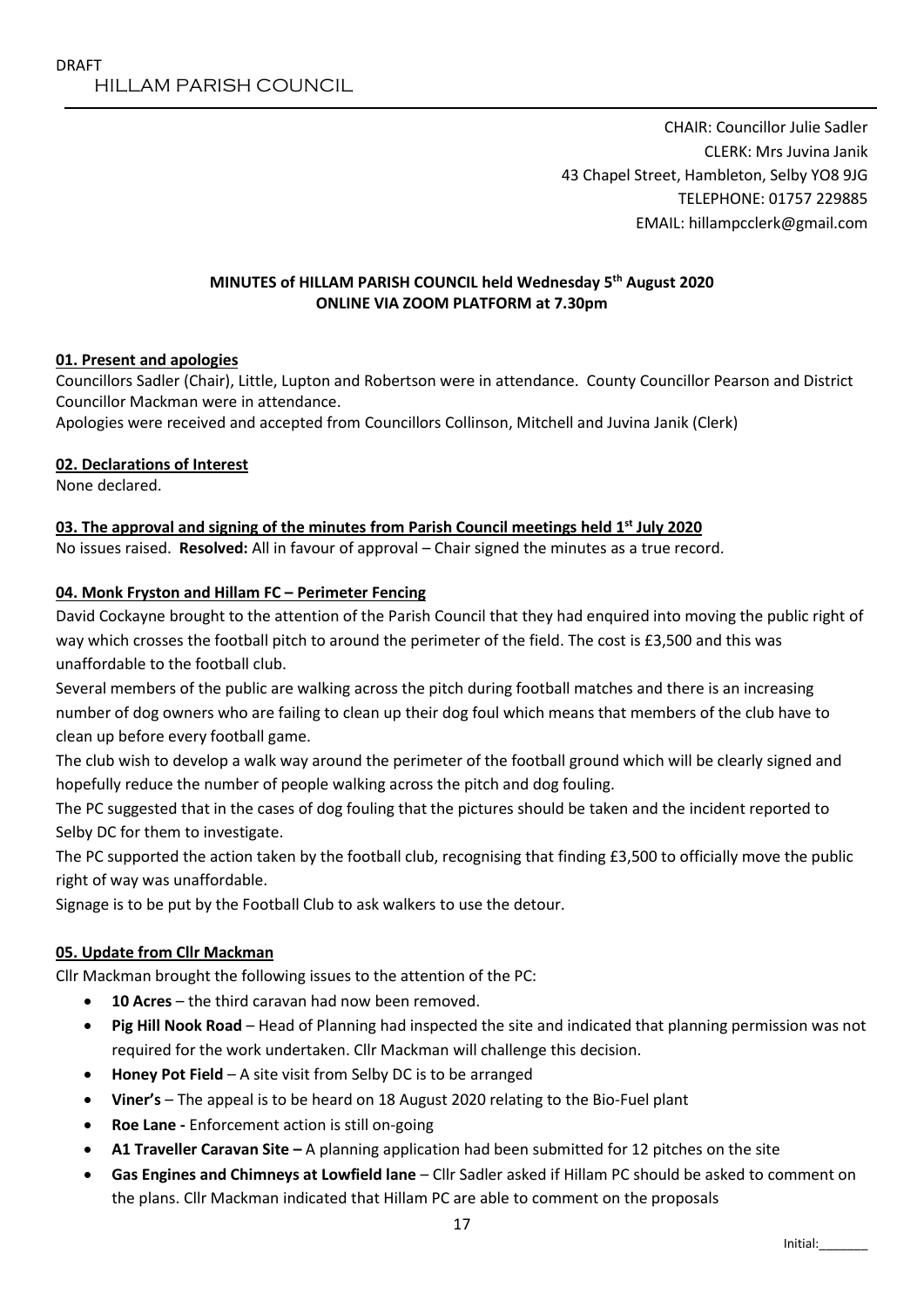DRAFT

## **06. Updates from Clerk**

- **Community Speed Watch** Poster on Hillam news has received 1 volunteer, Sarah Burton, but she is willing to lead the volunteers should other volunteers step forward.
- **Hillam Lights** Steven Lupton, Ian Braithwaite had volunteered
- **Phone booth refurb** Steve Booth has asked for cones when he carries out the work. He will give the Clerk one week's notice, but nothing heard as to when he will start.
- **Burial Board** The Clerk and Philip Scott (MF) have spoken on the phone about the issue. No contact from BS clerk at that point, however Philip is going to try to get in touch. It was agreed that the clerks jointly suggest to PCs that they come together to share the cost of an independent accountant/auditor/relevant person to come in and get the Burial Board organisation set up in order to ensure it is done properly and legally. If the BS clerk agrees then the Clerk will write officially to the PCs.
- **Locality Budget for footpaths** The Clerk submitted the bid and received an email to clarify what the '£900 for improving footpaths' would actually entail and evidence of quotes. After a quick discussion with Cllr Sadler it was agreed to focus it on the improvement of 2 entrances on Betteras Hill. The Clerk met on site with Core Groundworks and looked at the entrances and quoted £760 for new pavers at the path entrance to the brick pond and entrance to the path to 10 acres; timber edging to create a tapered path into the narrow path, with a limestone chalk fill – to demarcate the entrance to the footpath in the verge and stop weeds and grass blocking the entrance.
- **Austfield Lane** and the potential of a path It is doubtful highways would allow it because verge is too narrow.
- **Ring Tree** meeting on 14th with Huw forestry. He believes the roots weren't spread properly before . It was agreed that Cllr Sadler and Cllr Robertson would have authority to spend up to £500 if the work could commence immediately.
- **Footpaths** have been walked and checked Cllr Sadler collating
- **Locality budget** form submitted to NYCC £1,610. Cllr Pearson confirmed this had been granted

Other issues raised under this item

- Steve Parkin to be asked to cut the grass at the Ring Tree every 2 weeks. Clerk to contact Steve Parkin to organise the work.
- Cllr Mackman indicated that information would be sent from Selby DC regarding a Super Council, but plans were still being worked up.
- Hillam lights Road closure plans were to be submitted. Volunteers had also come forward to help with organising the Christmas lights.
- Cllr Sadler raised concerns about Austfield Lane and NYCC response to any requests for work which was always to reject any proposals.

# **07. A1 Project Road Safety Funds**

Cllr Lupton proposed that we should undertake a survey to find out what residents would like to be seen on Austfield Lane. Cllr Lupton to look at how this could be organised.

### **08. Planning**

a) Applications:

i) 2020/0631/FULM | Erection of a livestock building with associated infrastructure (building 1 of 2) | Land Off Lowfield Road Hillam Leeds West Yorkshire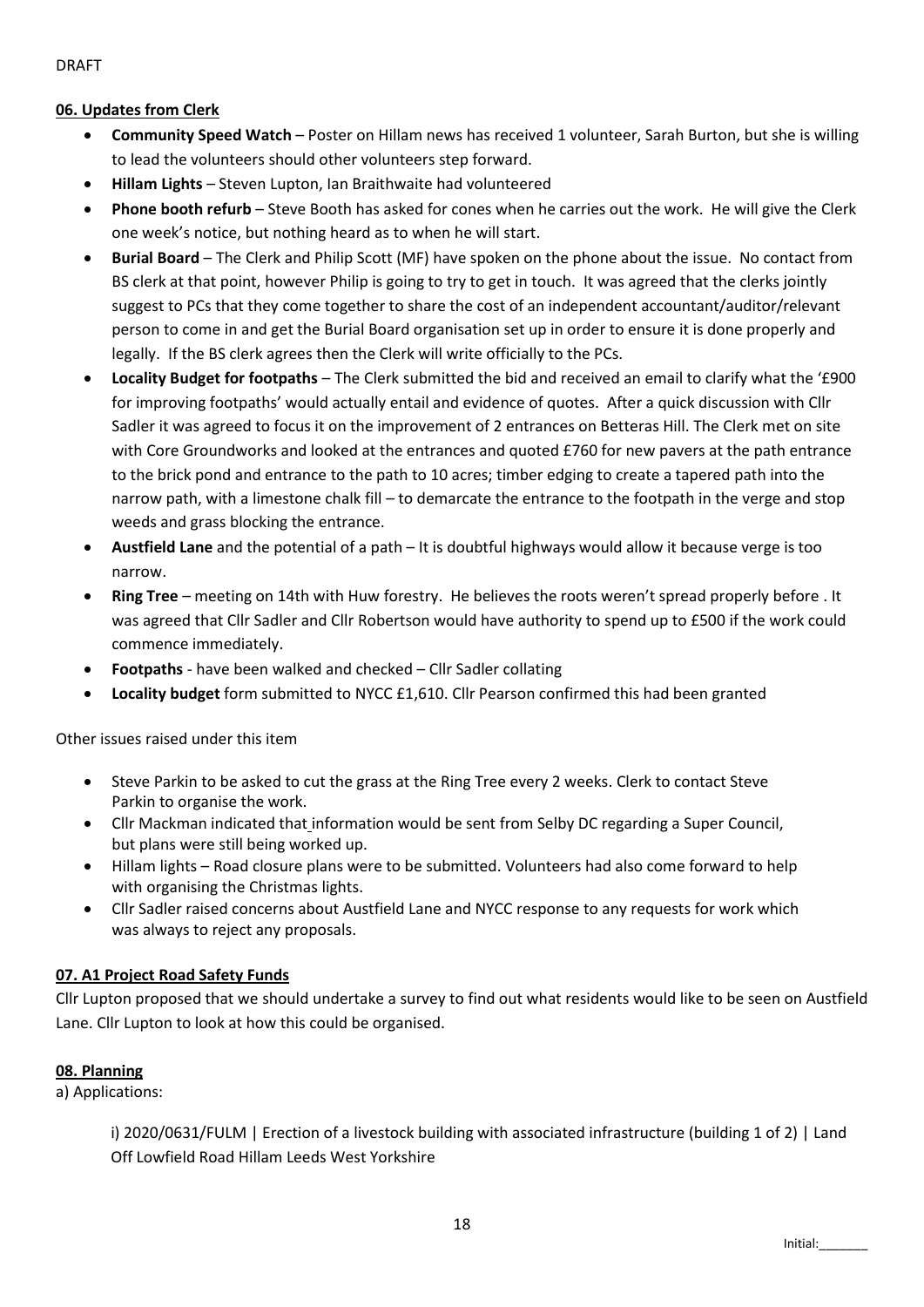### DRAFT

ii) 2020/0650/FULM | Erection of a livestock building with associated infrastructure (building 2 of 2) | Land Off Lowfield Road Hillam Leeds West Yorkshire

**Resolved:** Hillam PC agreed that they would object to the plans and the Clerk would prepare a response to be sent to Selby DC before the deadline.

iii) 2020/0636/HPA | Replacement of existing porch | Dower House Chapel Street Hillam Leeds West Yorkshire LS25 5HP. **Resolved**: No objections

iv) 2020/0766/FUL | Conversion and extension to garage to form single dwelling | Greystones Chapel Street Hillam Leeds West Yorkshire LS25 5HP. **Resolved:** No objections

### b) Notices of decision:

i) 2020/0075/LBC | Listed building consent to refit existing bathroom with new fittings and finishes, strengthen floor | West House Chapel Street - Granted ii) 2020/0168/OUT Single Dwelling on Land adjacent to 22 Hillam Hall Road – Withdrawn by

# **09. Village Maintenance**

applicant

a) To consider further work on Ring Tree and Grass | **Resolved:** Cllr Sadler and Cllr Robertson to meet Huw Forestry om 14 August 2020 and given authority to spend £500 if work is to be undertaken immediately.

b) Ring Tree Bench, notice boards and bench in the Square need basic maintenance. **Resolved:** Clerk to ask Bill Holmes for a quote.

c) Matters to report to the clerk for action:

- Street Lights on Hillam Common Lane (no1 and no 2) Not working. Checked it is just No.2. **Resolved:** Clerk to report.
- VJ Day 15 August 2020 **Resolved:** Information promoted by Hillam PC will be put in Hillam news and the HPC notice board.
- Monk Fryston Liaison Committee **Resolved:** It was agreed that on the monthly agenda for each Parish Council, there would be an opportunity to discuss issues which impacted on both Parish Councils. This would be on a trail basis to see if it worked.
- Cllr Little report cars parked on the road by the Dower House which were felt to be a danger to other motorist and pedestrians. **Resolved:** It was agreed that Cllr Sadler would speak to the owners. The clerk to compose note to be put on windscreen asking them to park elsewhere as they are creating a traffic hazard. Cllr Sadler to put on windscreens.

#### **10. Monthly Finance Report:**

a) To approve the July reconciliation to date: Documentation was with the Chair who confirmed the bank statement balances. **Resolved:** Reconciliations for Current and Saver account were approved.

| <b>COMMUNITY ACC:</b>                                                                      |   |           |                                                                                                                               |   |           |  |  |
|--------------------------------------------------------------------------------------------|---|-----------|-------------------------------------------------------------------------------------------------------------------------------|---|-----------|--|--|
| <b>CASHBOOK OPENING</b><br><b>BALANCE: 25.06.2020</b>                                      | £ | 17,423.38 | NB: £1460.66 is ring-fenced grant for<br>website and £500 is ring fenced for pump<br>maintenance gifted by Hillam Historians. |   |           |  |  |
| JULY 2020 RECEIPTS**                                                                       | £ | 557.50    |                                                                                                                               |   |           |  |  |
| <b>JULY 2020 PAYMENTS</b>                                                                  | £ | 420.35    |                                                                                                                               |   |           |  |  |
| <b>CASHBOOK CLOSING</b><br><b>BALANCE: 24.7.2020</b>                                       | f | 17,560.53 | <b>BANK STATEMENT</b><br><b>BALANCE: 24.7.2020</b>                                                                            | £ | 17,745.53 |  |  |
| Difference between<br><b>Statement and Cashbook:</b>                                       | £ | 185.00    | O/S S.G.PARKIN                                                                                                                | f | 185.00    |  |  |
|                                                                                            |   |           | Reconciled £                                                                                                                  |   | 17,560.53 |  |  |
| Receipt in July 2020 was a result of a lost cheque being written back into the<br>cashbook |   |           |                                                                                                                               |   |           |  |  |